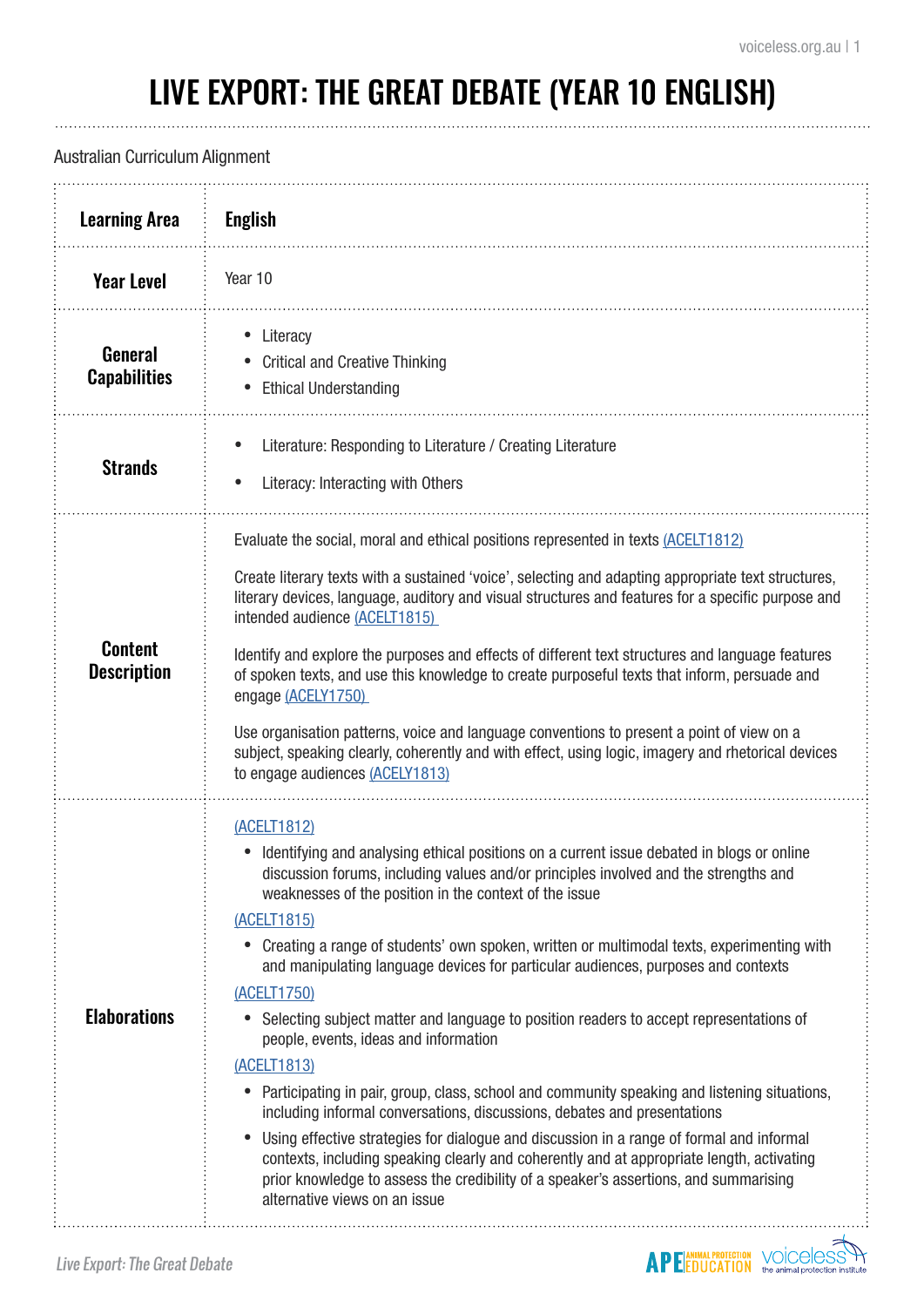|                             | <b>Sustainability</b>                                                                                                                                                                                                                                  |
|-----------------------------|--------------------------------------------------------------------------------------------------------------------------------------------------------------------------------------------------------------------------------------------------------|
|                             | <b>World Views</b>                                                                                                                                                                                                                                     |
| Cross-<br><b>Curricular</b> | $0.5$ - World views are formed by experiences at personal, local, national and global levels, and are<br>linked to individual and community actions for sustainability                                                                                 |
| <b>Priority</b>             | <b>Futures</b>                                                                                                                                                                                                                                         |
|                             | $01.8$ - Designing action for sustainability requires an evaluation of past practices, the assessment<br>of scientific and technological developments, and balanced judgements based on projected future<br>economic, social and environmental impacts |

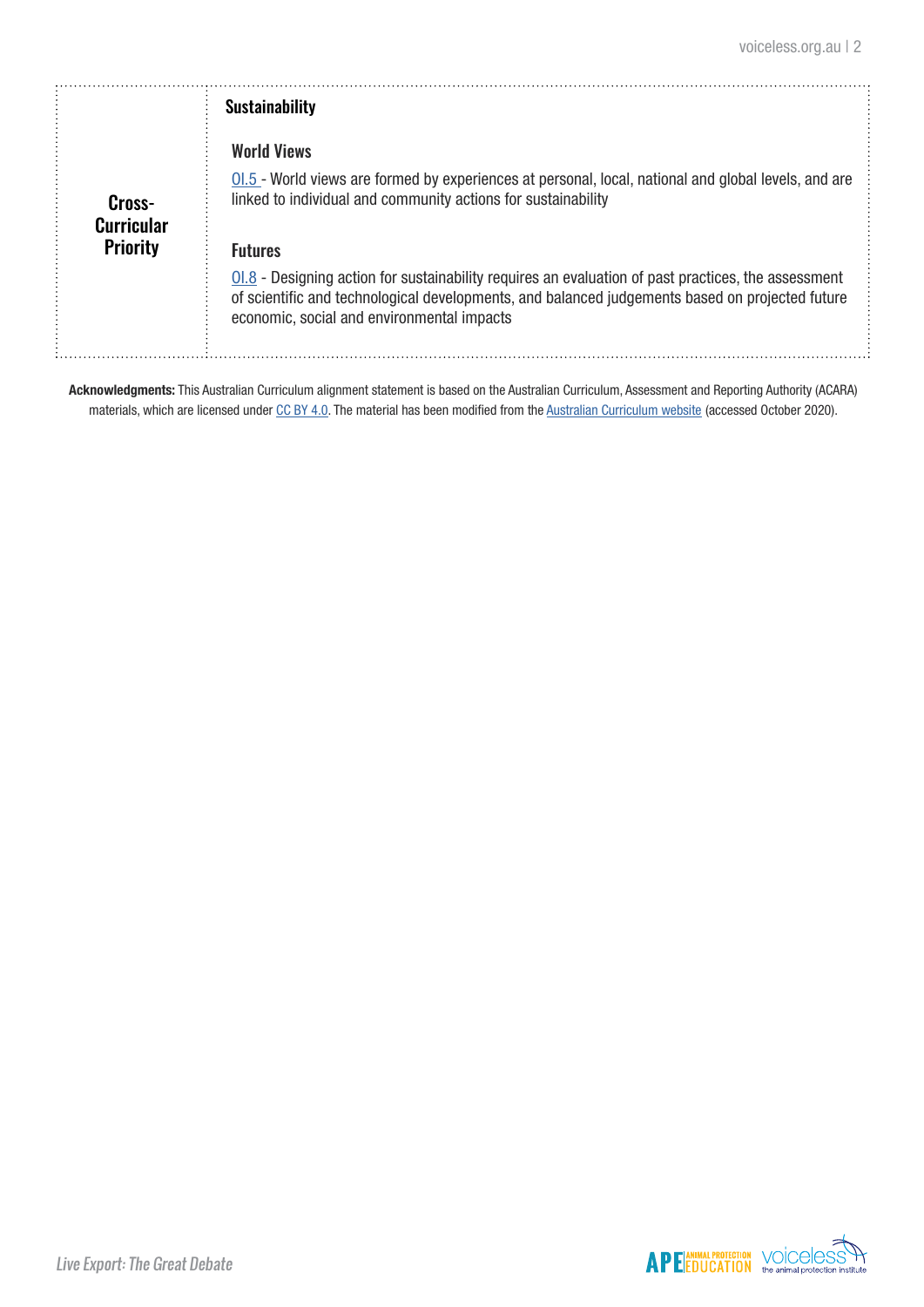. . . . . . . . . .

# AMMONIA – THE GOOD, THE BAD, AND THE UGLY (YEAR 10 SCIENCE)

## Australian Curriculum Alignment

| <b>Learning Area</b>                  | <b>Science</b>                                                                                                                                                                                                                                                                                                                                                                                                                                                                                                                                                                                                                      |
|---------------------------------------|-------------------------------------------------------------------------------------------------------------------------------------------------------------------------------------------------------------------------------------------------------------------------------------------------------------------------------------------------------------------------------------------------------------------------------------------------------------------------------------------------------------------------------------------------------------------------------------------------------------------------------------|
| <b>Year Level</b>                     | Year 10                                                                                                                                                                                                                                                                                                                                                                                                                                                                                                                                                                                                                             |
| <b>General</b><br><b>Capabilities</b> | Numeracy<br><b>Critical and Creative Thinking</b><br><b>Ethical Understanding</b><br>Literacy                                                                                                                                                                                                                                                                                                                                                                                                                                                                                                                                       |
| <b>Strands</b>                        | <b>Understanding Science - Chemical Sciences</b><br>Science as Human Endeavour - Use and Influence of Science<br>• Science Inquiry Skills – Processing and Analysing Data and Information / Evaluating                                                                                                                                                                                                                                                                                                                                                                                                                              |
| <b>Content</b><br><b>Description</b>  | Different types of chemical reactions are used to produce a range of products and can occur at<br>different rates (ACSSU187)<br>People use scientific knowledge to evaluate whether they accept claims, explanations or<br>predictions, and advances in science can affect people's lives, including generating new career<br>opportunities (ACSHE194)<br>Use knowledge of scientific concepts to draw conclusions that are consistent with evidence<br>(ACSIS204)<br>Critically analyse the validity of information in primary and secondary sources, and evaluate the<br>approaches used to solve problems (ACSIS206)             |
| <b>Elaborations</b>                   | (ACSSU187)<br>• Using word or symbol equations to represent chemical reactions investigating how<br>chemistry can be used to produce a range of useful substances such as fuels, metals and<br>pharmaceuticals<br>(ACSHE194)<br>Evaluating claims relating to environmental footprints<br>$\bullet$<br>(ACSIS204)<br>Selecting subject matter and language to position readers to accept representations of<br>people, events, ideas and information<br>(ACSIS206)<br>Describing how scientific arguments, as well as ethical, economic and social arguments, are<br>used to make decisions regarding personal and community issues |

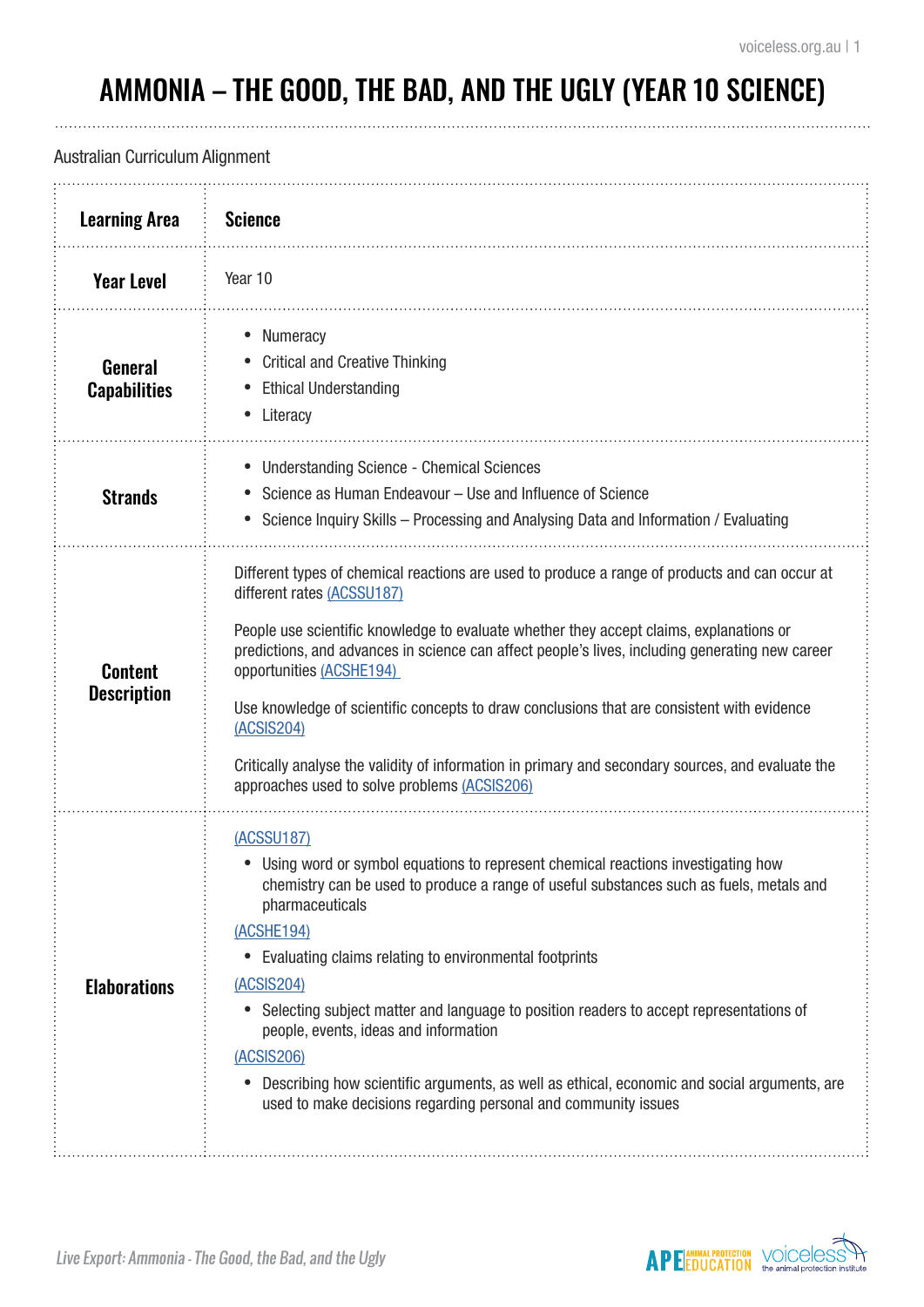|                             | <b>Sustainability</b>                                                                                                                                                                                                                                  |
|-----------------------------|--------------------------------------------------------------------------------------------------------------------------------------------------------------------------------------------------------------------------------------------------------|
| Cross-<br><b>Curricular</b> | <b>World Views</b><br>01.3 - Sustainable patterns of living rely on the interdependence of healthy social, economic<br>and ecological systems                                                                                                          |
| <b>Priority</b>             | <b>Futures</b>                                                                                                                                                                                                                                         |
|                             | $01.8$ - Designing action for sustainability requires an evaluation of past practices, the assessment<br>of scientific and technological developments, and balanced judgements based on projected future<br>economic, social and environmental impacts |

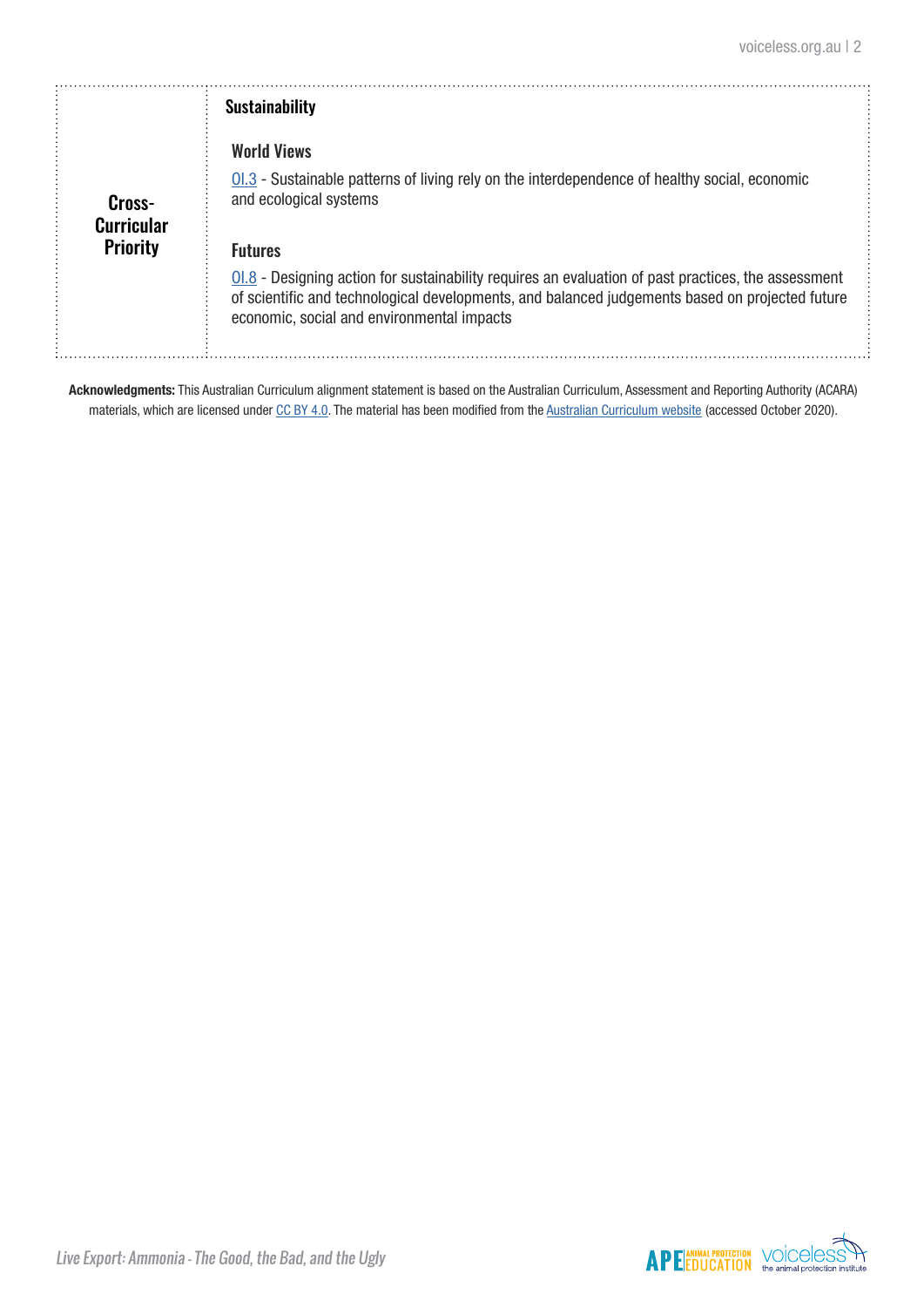| Cross-                               | <b>Sustainability</b>                                                                                                                                                                         |  |
|--------------------------------------|-----------------------------------------------------------------------------------------------------------------------------------------------------------------------------------------------|--|
| <b>Curricular</b><br><b>Priority</b> | <b>World Views</b><br>$0.5$ - World views are formed by experiences at personal, local, national and global levels, and are<br>linked to individual and community actions for sustainability. |  |

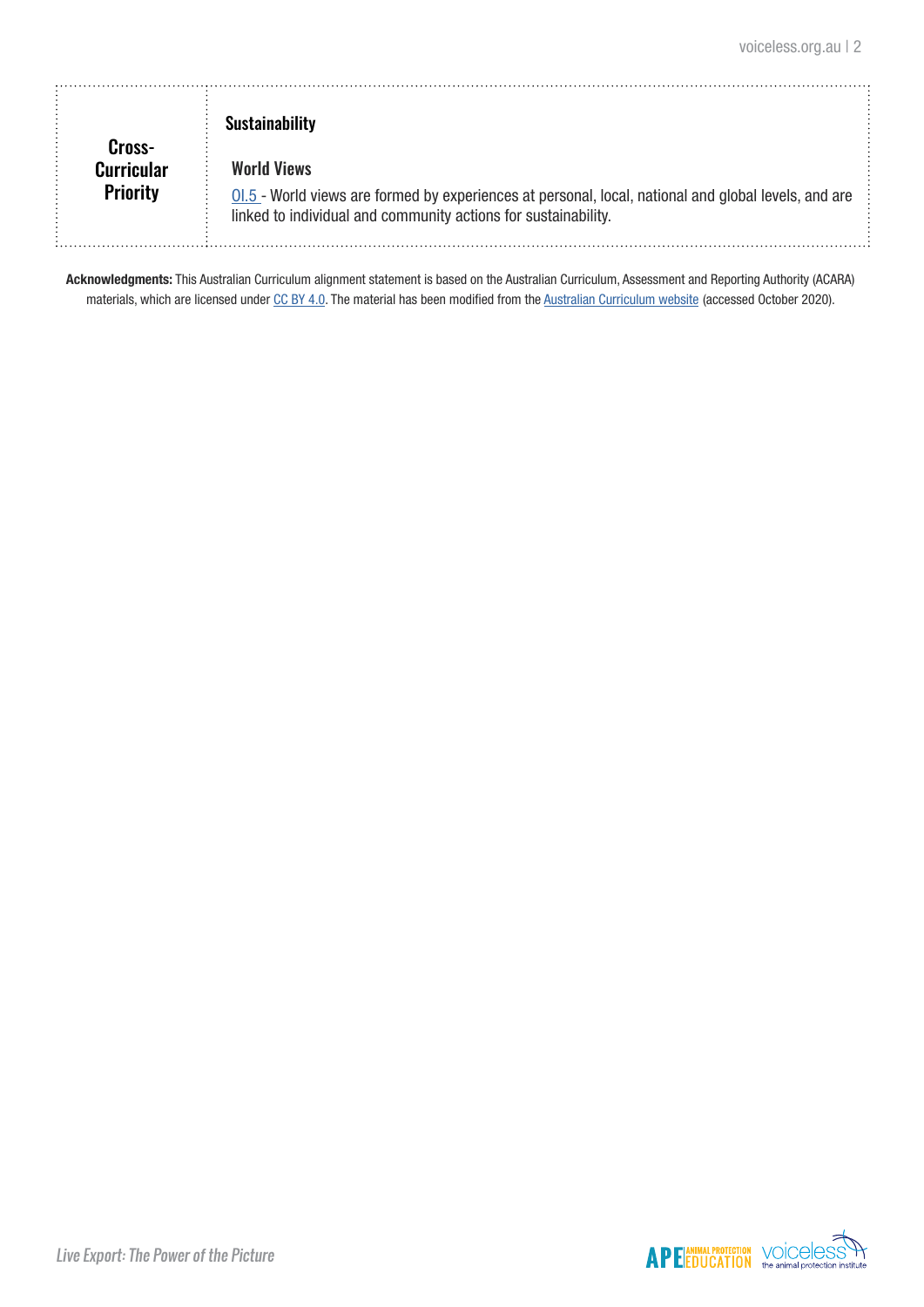# THE POWER OF THE PICTURE (YEAR 10 VISUAL ARTS)

#### Australian Curriculum Alignment

| <b>Learning Area</b>                  | <b>Visual Arts</b>                                                                                                                                                                                                                                                                                                                                                                                                                                                                                                                                                                                                                                                                                                                                                                                                                                                                                                                                                                                                                                                                                                                                                                                                 |
|---------------------------------------|--------------------------------------------------------------------------------------------------------------------------------------------------------------------------------------------------------------------------------------------------------------------------------------------------------------------------------------------------------------------------------------------------------------------------------------------------------------------------------------------------------------------------------------------------------------------------------------------------------------------------------------------------------------------------------------------------------------------------------------------------------------------------------------------------------------------------------------------------------------------------------------------------------------------------------------------------------------------------------------------------------------------------------------------------------------------------------------------------------------------------------------------------------------------------------------------------------------------|
| <b>Year Level</b>                     | Year 9-10                                                                                                                                                                                                                                                                                                                                                                                                                                                                                                                                                                                                                                                                                                                                                                                                                                                                                                                                                                                                                                                                                                                                                                                                          |
| <b>General</b><br><b>Capabilities</b> | <b>Critical and Creative Thinking</b><br>Personal and Social Capability<br>Literacy<br>Intercultural Understanding                                                                                                                                                                                                                                                                                                                                                                                                                                                                                                                                                                                                                                                                                                                                                                                                                                                                                                                                                                                                                                                                                                 |
| <b>Content</b><br><b>Description</b>  | Conceptualise and develop representations of themes, concepts or subject matter to experiment<br>with their developing personal style, reflecting on the styles of artists, including Aboriginal and<br>Torres Strait Islander artists (ACAVAM125)<br>Plan and design artworks that represent artistic intention (ACAVAM128)<br>Analyse a range of visual artworks from contemporary and past times to explore differing<br>viewpoints and enrich their visual art-making, starting with Australian artworks, including those<br>of Aboriginal and Torres Strait Islander Peoples, and consider international artworks (ACAVAR131)                                                                                                                                                                                                                                                                                                                                                                                                                                                                                                                                                                                 |
| <b>Elaborations</b>                   | (ACAVAM125)<br>Considering viewpoints – societies and cultures: For example – Can you understand<br>and explain why the artist has developed their representation in this way? How can you<br>represent homelessness in a way that is globally recognised?<br>(ACAVAM128)<br>Analysing and documenting the practices of selected visual artists and designers, including<br>their use of materials, technologies, techniques and processes, when developing their art<br>and design intentions for representation<br>(ACAVAR131)<br>Identifying how visual arts professionals embed their values and beliefs, and how audiences<br>react and interpret the meaning and intent of their artworks differently.<br>Considering the responsibilities of visual arts practitioners when making commentaries<br>$\bullet$<br>about social, environmental and sustainability issues<br>Considering viewpoints – critical theories: For example – Do you agree with the artist's point<br>of view? Give reasons for your view<br>Interrogating the cultural and societal roles and responsibilities of arts industries and<br>recognising the power of the visual arts in advocating for, and being a catalyst for, change |

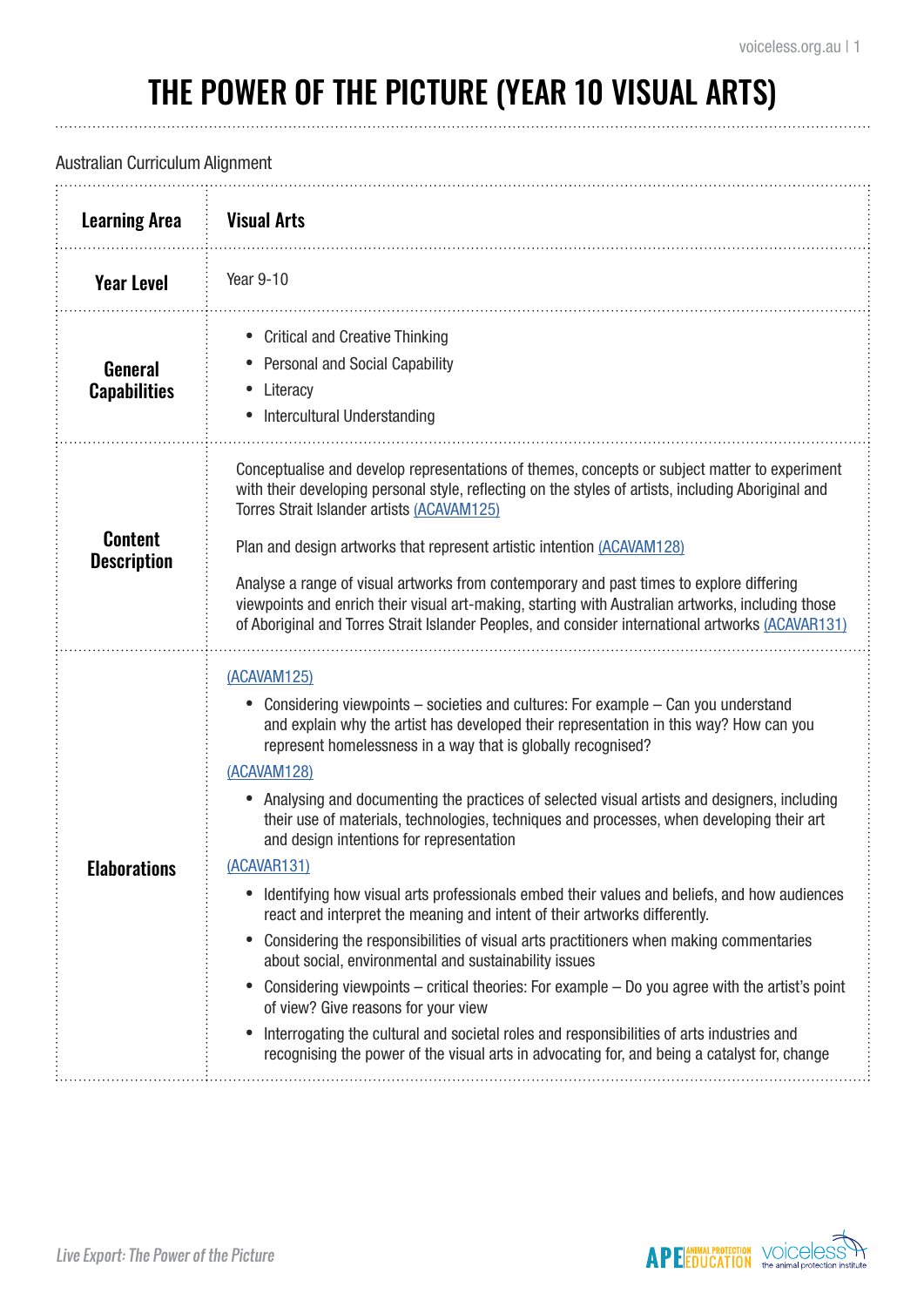. . . . . . . . . . . . . . . . . . .

# CITIZENSHIP IN ACTION (YEAR 9 CIVICS AND CITIZENSHIP)

### Australian Curriculum Alignment

| <b>Learning Area</b>                  | <b>Civics and Citizenship</b>                                                                                                                                                                                                                                                                                                                                                                                                                                                                                                                                                                                                                                                                                        |
|---------------------------------------|----------------------------------------------------------------------------------------------------------------------------------------------------------------------------------------------------------------------------------------------------------------------------------------------------------------------------------------------------------------------------------------------------------------------------------------------------------------------------------------------------------------------------------------------------------------------------------------------------------------------------------------------------------------------------------------------------------------------|
| <b>Year Level</b>                     | Year 9                                                                                                                                                                                                                                                                                                                                                                                                                                                                                                                                                                                                                                                                                                               |
| <b>General</b><br><b>Capabilities</b> | <b>Critical and Creative Thinking</b><br><b>Ethical Understanding</b><br><b>Personal and Social Capability</b><br>Literacy                                                                                                                                                                                                                                                                                                                                                                                                                                                                                                                                                                                           |
| <b>Strands</b>                        | Civics and Citizenship Knowledge and Understanding - Government and Democracy /<br>Citizenship, diversity, and identity<br>Civics and Citizenship Skills - Analysis, Synthesis, and Interpretation / Communication and<br>Reflection                                                                                                                                                                                                                                                                                                                                                                                                                                                                                 |
| <b>Content</b><br><b>Description</b>  | How citizens' political choices are shaped, including the influence of the media (ACHCK076)<br>How and why individuals and groups, including religious groups, participate in and contribute to<br>civic life (ACHCK079)<br>Critically evaluate information and ideas from a range of sources in relation to civics and<br>citizenship topics and issues (ACHCS084)<br>Account for different interpretations and points of view (ACHCS085)<br>Reflect on their role as a citizen in Australian, regional and global contexts (ACHCS089)                                                                                                                                                                              |
| <b>Elaborations</b>                   | (ACHCK076)<br>Discussing how social media is used to influence people's understanding of issues<br>(ACHCK079)<br>Investigating why a particular group advocates for change (for example, in relation to gender<br>equity)<br>(ACHCS084)<br>Explaining the assumptions or missing information that may affect the reliability of an<br>opinion about an issue (for example, commentary from a traditional form of media)<br>(ACHGS085)<br>Taking on roles for a discussion to explore various points of view about a contemporary<br>political or social issue<br>(ACHGS089)<br>Considering Australian, regional and global futures and how students might contribute as<br>$\bullet$<br>active and informed citizens |

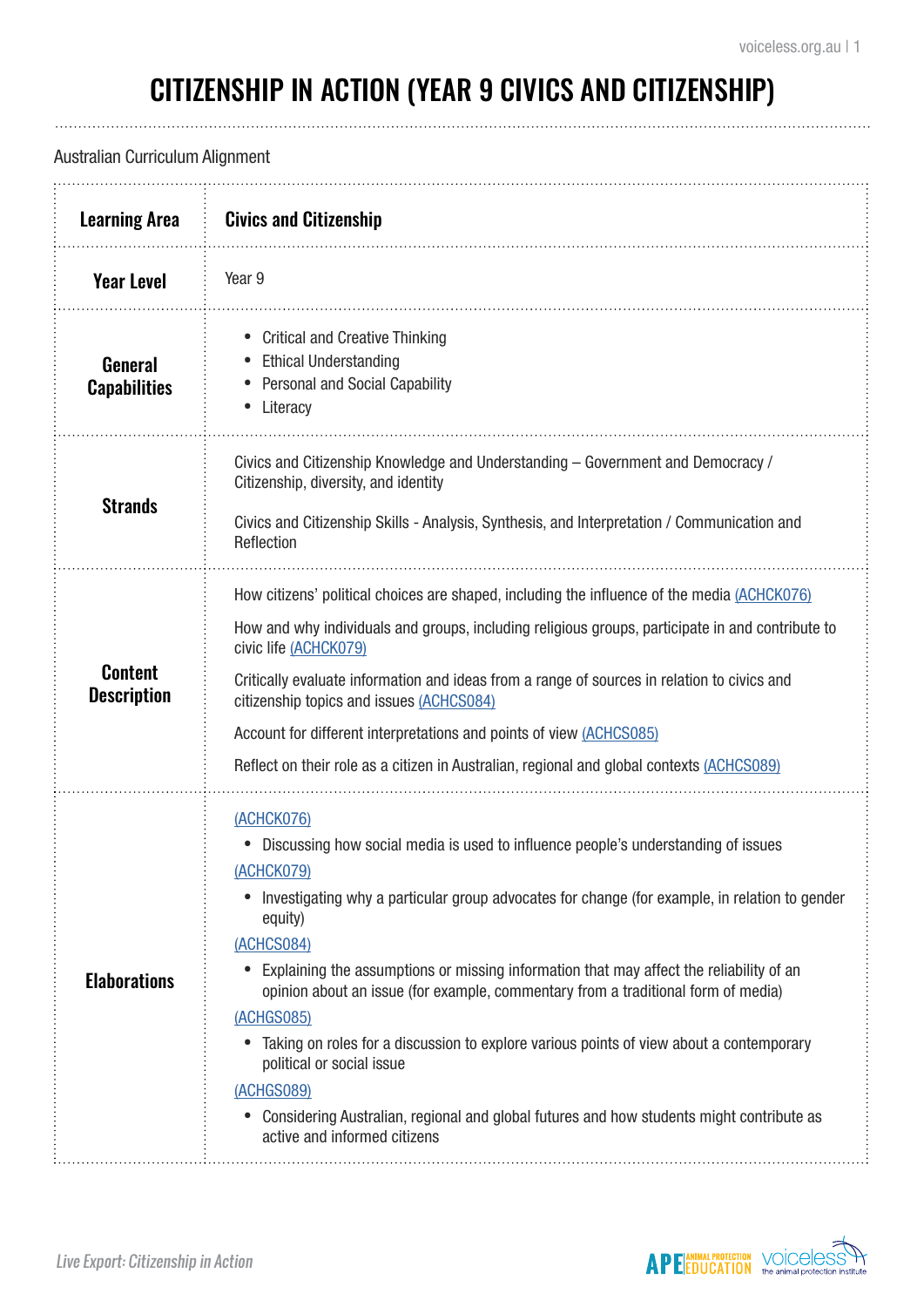|                                                | <b>Sustainability</b>                                                                                                                                                                                                                          |
|------------------------------------------------|------------------------------------------------------------------------------------------------------------------------------------------------------------------------------------------------------------------------------------------------|
| Cross-<br><b>Curricular</b><br><b>Priority</b> | <b>Systems</b><br>0.2 - All life forms, including human life, are connected through ecosystems on which they depend<br>for their wellbeing and survival                                                                                        |
|                                                | <b>Futures</b><br>$0.6$ - The sustainability of ecological, social and economic systems is achieved through informed<br>individual and community action that values local and global equity and fairness across generations<br>into the future |

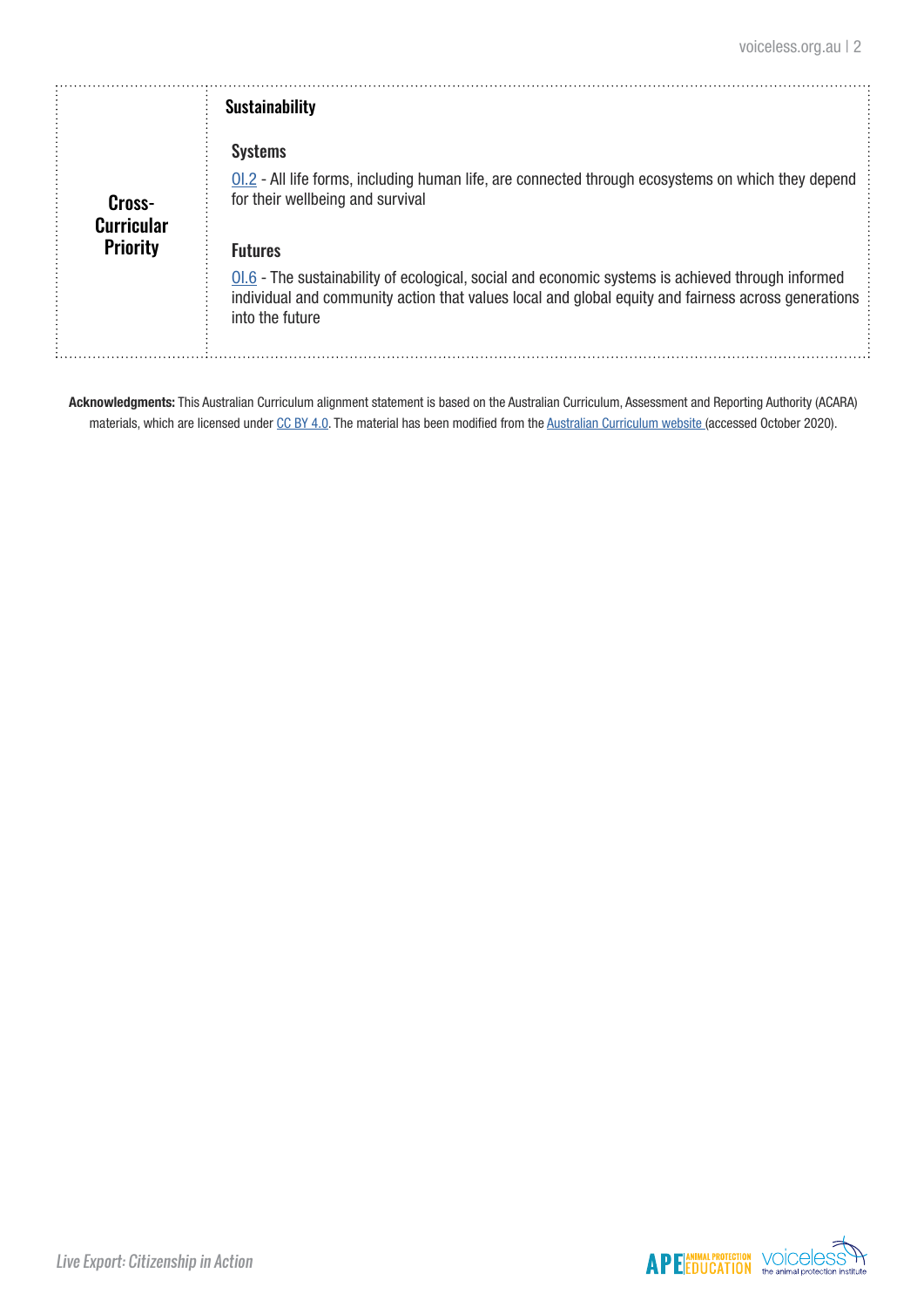**APE EDUCATION WOICELS** 

. . . . . . . . . . . . .

# LIVE EXPORT AND GEOGRAPHICAL ISSUES (YEAR 9 GEOGRAPHY)

### Australian Curriculum Alignment

| <b>Learning Area</b>                  | Geography                                                                                                                                                                                                                                                                                                                                                                                                                                                                                                                                                                                                                                                                                                                                                                                                                                                                                                                                                                          |
|---------------------------------------|------------------------------------------------------------------------------------------------------------------------------------------------------------------------------------------------------------------------------------------------------------------------------------------------------------------------------------------------------------------------------------------------------------------------------------------------------------------------------------------------------------------------------------------------------------------------------------------------------------------------------------------------------------------------------------------------------------------------------------------------------------------------------------------------------------------------------------------------------------------------------------------------------------------------------------------------------------------------------------|
| <b>Year Level</b>                     | Year 9                                                                                                                                                                                                                                                                                                                                                                                                                                                                                                                                                                                                                                                                                                                                                                                                                                                                                                                                                                             |
| <b>General</b><br><b>Capabilities</b> | <b>Critical and Creative Thinking</b><br><b>Ethical Understanding</b><br>Information and Communication Technology<br>Numeracy<br>Literacy<br>Intercultural Understanding<br><b>Personal and Social Capability</b>                                                                                                                                                                                                                                                                                                                                                                                                                                                                                                                                                                                                                                                                                                                                                                  |
| <b>Strands</b>                        | Geographical Knowledge and Understanding - Unit 2: Geographies of Interconnections.<br>Geographical Inquiry and Skills - Communicating / Reflecting and Responding                                                                                                                                                                                                                                                                                                                                                                                                                                                                                                                                                                                                                                                                                                                                                                                                                 |
| <b>Content</b><br><b>Description</b>  | The ways that places and people are interconnected with other places through trade in goods<br>and services, at all scales (ACHGK067)<br>The effects of the production and consumption of goods on places and environments throughout<br>the world and including a country from North-East Asia (ACHGK068)<br>Present findings, arguments and explanations in a range of appropriate communication forms,<br>selected for their effectiveness and to suit audience and purpose; using relevant geographical<br>terminology, and digital technologies as appropriate (ACHGS070)<br>Reflect on and evaluate findings of an inquiry to propose individual and collective action in<br>response to a contemporary geographical challenge, taking account of environmental, economic,<br>political and social considerations; and explain the predicted outcomes and consequences of<br>their proposal (ACHGS071)                                                                       |
| <b>Elaborations</b>                   | <u>(ACHGK067)</u><br>Investigating how and why places are interconnected regionally, nationally and globally<br>through trade in goods and services<br>(ACHGK068)<br>Evaluating the effects of international demand for food products on biodiversity throughout<br>$\bullet$<br>the world, in the places of their production<br>(ACHGS070)<br>• Presenting an oral response, supported by visual aids including maps, to communicate a<br>reasoned argument about a contemporary geographical issue, and responding to questions<br>(ACHGS071)<br>Examining the environmental, economic and social factors that need to be considered in an<br>investigation of a contemporary geographical issue such as ways of increasing Australian<br>or global food production or the effects of information and communications technologies on<br>the location of manufacturing or services and debating alternative responses that consider<br>environmental, economic and social factors |